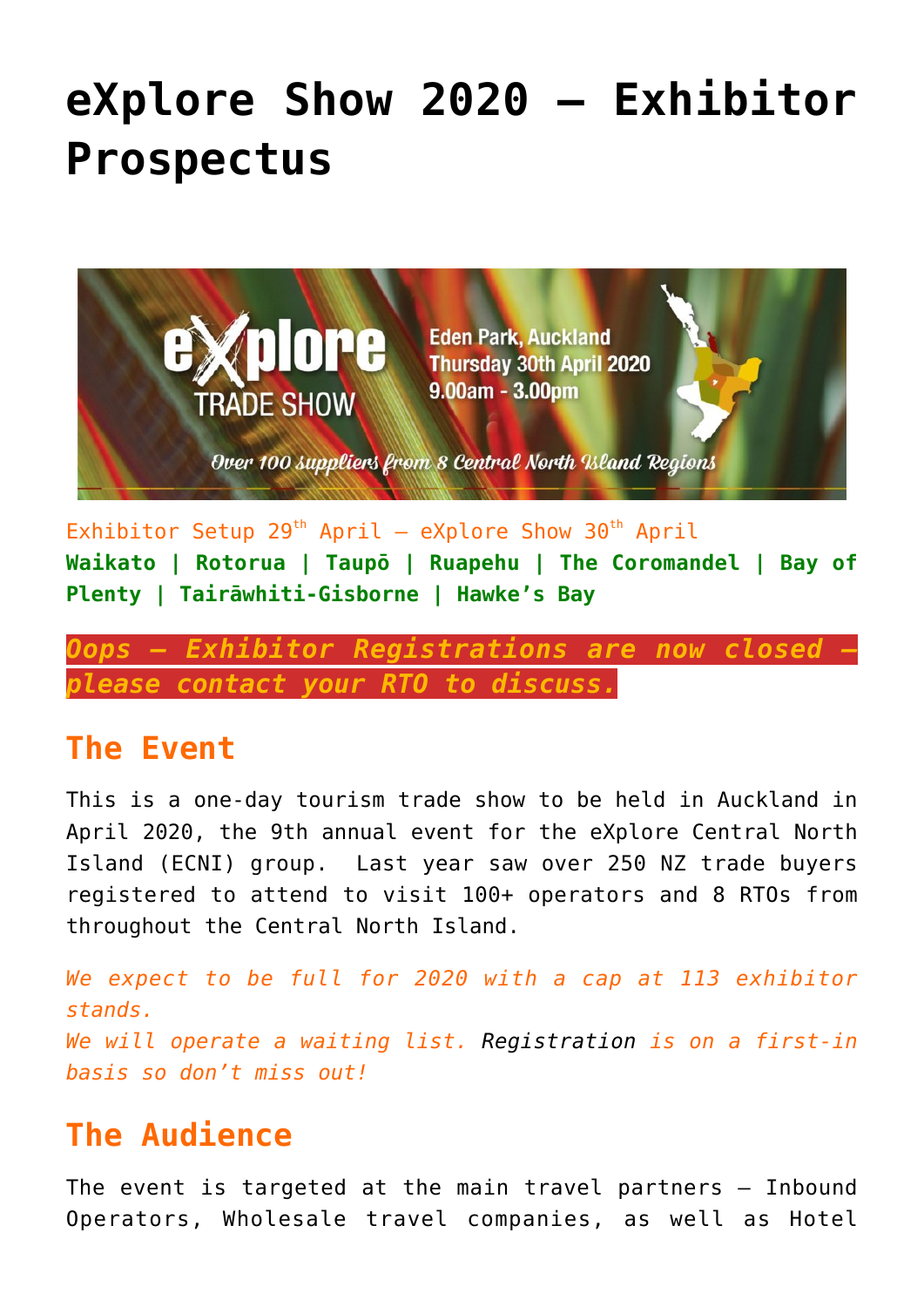Concierges, frontline selling staff, and travel industry media. You can expect over 200 buyers to attend the event during the course of the day ranging from the Product decision makers at Inbound and Wholesale Companies through to frontline staff from i-SITEs, retail travel agencies and inbound/wholesale companies, as well as Tourism NZ staff from the trade and media teams. We will also invite some key buyers from Australia and the US that we have been working with.

No better opportunity to engage with so many quality buyers and influencers in one place, in one day. A targeted and receptive audience!

*Want to know more?* **[Watch Here!](https://www.explorecentralnorthislandnz.com/wp-content/uploads/2019/11/eXplore-Show-2018.mp4)**

#### **eXplore Show 2020**

| Venue:                    | Eden Park - North Level 5 Lounge, Auckland                        |  |
|---------------------------|-------------------------------------------------------------------|--|
| Operator Pack In:         | Wednesday $29th$ April 3-5pm                                      |  |
| <b>Operator Function:</b> | Wednesday 29 <sup>th</sup> April 5.15-7.30pm                      |  |
| Show Time:                | Thursday 30 <sup>th</sup> April 9am-3pm (Exhibitors-8am<br>brief) |  |
| Operator Pack Out:        | Thursday 30 <sup>th</sup> April 3pm-5pm                           |  |

# **Exhibitor Criteria**

1) You must be *Trade Ready* – that is, you must be prepared to discuss commissions and rates with inbound and wholesale travel companies. If you need some more information on what it means to be Trade Ready or some help the process, please contact your local Regional Tourism Organisation who will be happy to help. See the RTO Contact List at the end of the document.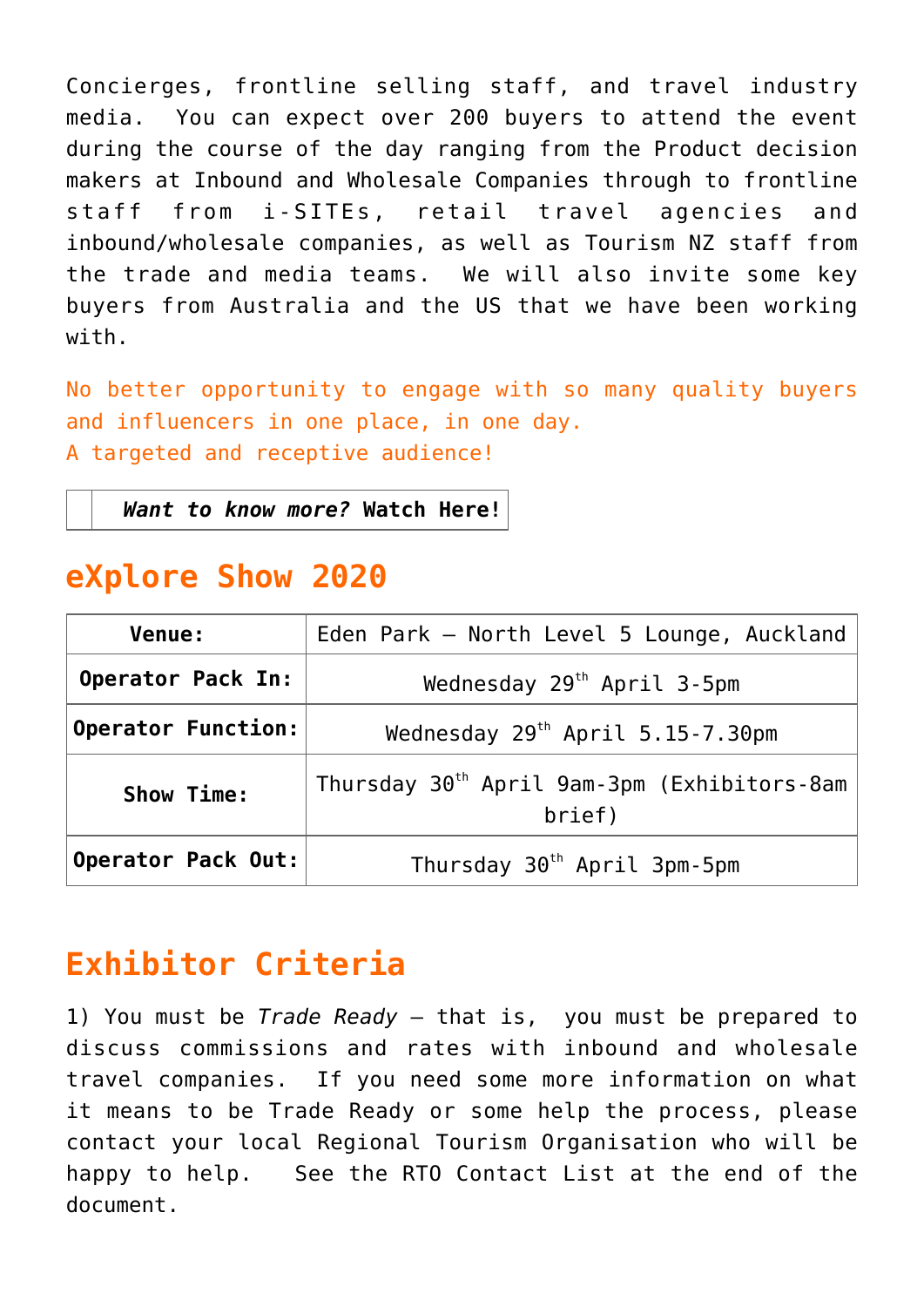*Tip: Check out [www.tourismexportcouncil.org.nz](http://www.tourismexportcouncil.org.nz) – Planning for Export Success*

*2)* You will need to allow **two days** in your schedule for this event for the Pack-in, Operator Networking Function (29<sup>th</sup> April), Show day, and Pack-out (30<sup>th</sup> April).

## **Details of the Event – Thursday April 30th**

For exhibitors the event will begin at 8:00am with an Exhibitors Briefing, and doors open officially for buyers at 9:00am – although there are always early arrivals. As buyers arrive they will be met by an ECNI representative to check in. After the event you will be given a full database of attendees to enable you to follow up with them directly.

Each buyer will be offered a bag and an event programme, including the exhibitor list, a layout of the venue, and a small profile on your business. The venue layout is designed to ensure buyers will by pass all exhibitors. The event finishes at 3pm.

## **Getting the Buyers There**

There will be 'Buyers' attending during the day from Inbound and Wholesale Travel companies, Tourism New Zealand, Tourism suppliers and Media. The eXplore Central North Island group will be marketing this event to buyers through a wide range of publications, direct invitations and mail outs. You can assist by emailing your databases of travel, corporate and event contacts. The marketing for this show will include:

- Updates in 8 member RTO newsletters to Trade and MICE databases
- Advertising in industry publications/communications
- Inclusion in industry calendars of the event where possible
- Emailed invitations to buyers throughout NZ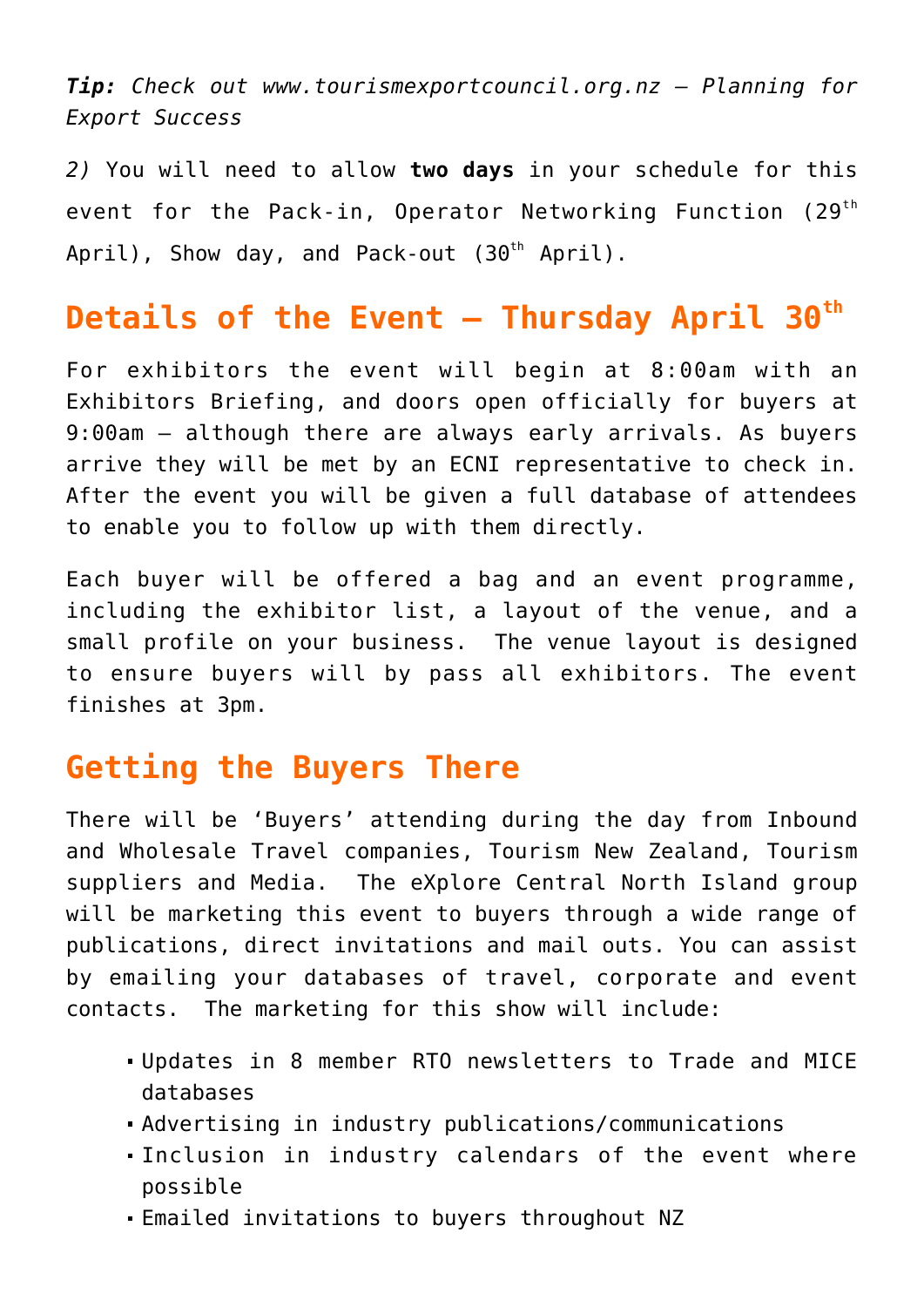- Phone follow ups to inbounders where necessary
- RTOs will meet many IBO teams at a training event just prior to the event, and invite participants.
- Email reminder the day before the event to all RSVPs

In 2019 we had a small number of Australian Buyers attend by invitation, with our support. They also joined the Operator function on the Monday night. This year we hope to extend that to more key Product Managers from Australia and a couple of US Wholesalers we are working closely with.



#### **Exhibitor Stands**

It is recommended that you have two people on your stand to enable you to get the most out of the show, and to ensure there is always someone present on your stand. However, more than 2 is a real squeeze!

Your registration entitles you to 2 delegates.

**Additional Show Day Delegates will incur a \$60+gst pp fee.** 

You need to have a visually appealing stand that is relevant to your product and buyers and you will also want to work hard to engage them as they come around the event. Competitions,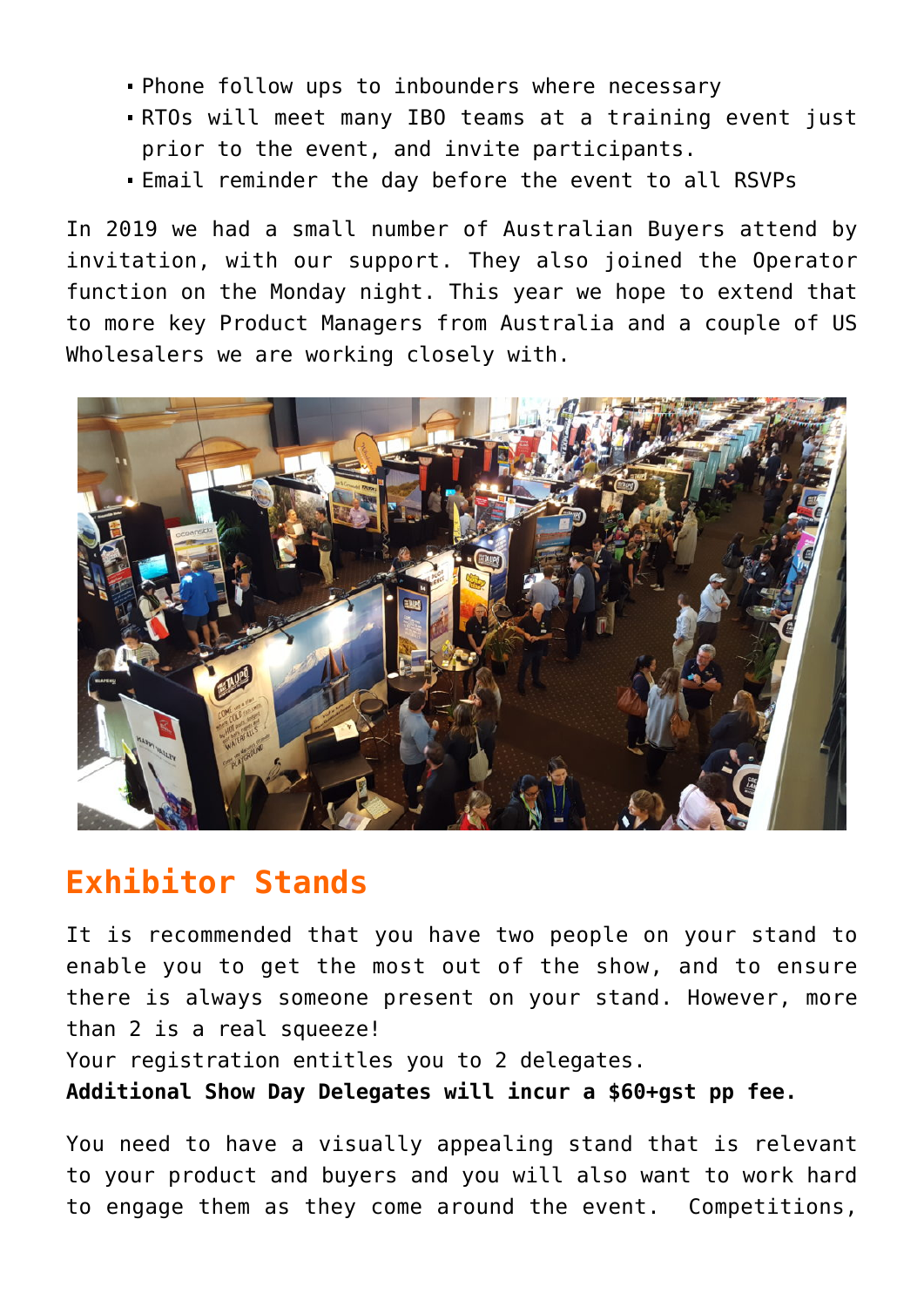prizes, and 'talking point' items work well to achieve this.

**In most regions** your RTO will work with you to present a united front around signage and furniture – they will be in contact with you directly on that, and *it is possible there may be an additional theming fee payable to the RTO for your region*.

**Serving of Food and Beverages** is not always possible due to Health and Safety requirements at the venue. If you wish to serve food and/or beverages including alcohol on your stand please contact us on [info@explorecentralnorthislandnz.com](mailto:info@explorecentralnorthislandnz.com) prior to the event. We need to make a request well in advance to see if it can be accommodated.

**Please be advised** that due to Health and Safety regulations this is a 'Work Site', and children under 12 year of age will not be permitted entry during Setup or Packdown.

#### **What Is Provided On Your Stand?**

A stand will be set up 1.8m x 1.8m and 2.3m high (same size as TRENZ) with black Velcro receptive walls. Each stand includes minimum:

- 1 x small trestle table (725mm x 1200mm x 600mm), and a standard chair\*\*
- 1 x power connection, 2 x spotlights
- 1 x Company name sign (as per your eXplore Show registration)
- 1 x Table cloth (if required by your region)
- Name tags for your delegates (we will be in touch closer to the time to get details)
- A list of registered suppliers and buyers emailed prior to the event and full database following.

*\*\*If your RTO is not coordinating regional theming, please contact Peek Exhibition directly to upgrade furniture at your own cost.*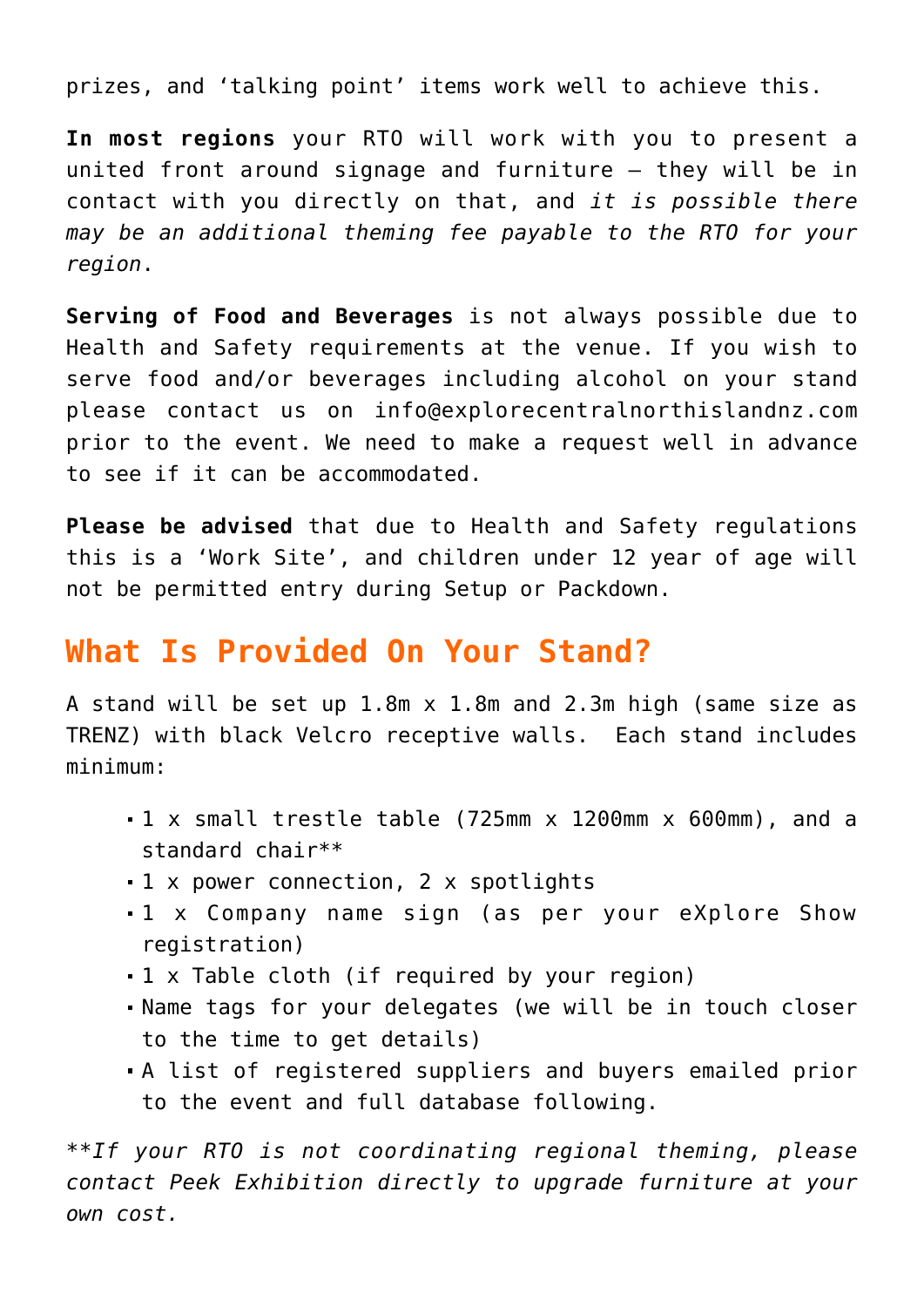#### **What To Bring For Your Stand**

- Marketing collateral for each product (brochures, information sheets etc)
- Ample supply of business cards
- Company signage/branding and the means to affix Velcro dots or strips preferred
- An extension cord if needed
- Any additional plugged in items other than laptop, TV and cell phone chargers must be tested and tagged at your cost prior to the event.

#### **HD Video Wall Showcase**

We have again contracted use of the giant HD Video walls in the venue and these are available for you to showcase your business with a slide show or video on the big screen. There will be no audio played. You will get:

- 30 seconds screen time on one video wall
- Your video / presentation on rotation approx. every 30 minutes
- Minimum of 10 plays during the eXplore Show
- Cost: \$60+gst per 30 seconds

If you have a video or slide show that is longer than 30 seconds, or wish to be profiled on higher rotation, you can purchase multiple 30-second slots at \$60+gst. Content must be supplied to ECNI in March 2020. This will be invoiced along with additional delegates fees after the event.

**NEW for 2020:** Registration to the April event also entitles you to one 12-month subscription to the Explore Central North Island Online Product Manual. (April 2020-April 2021). We will be in contact in March to upload your content.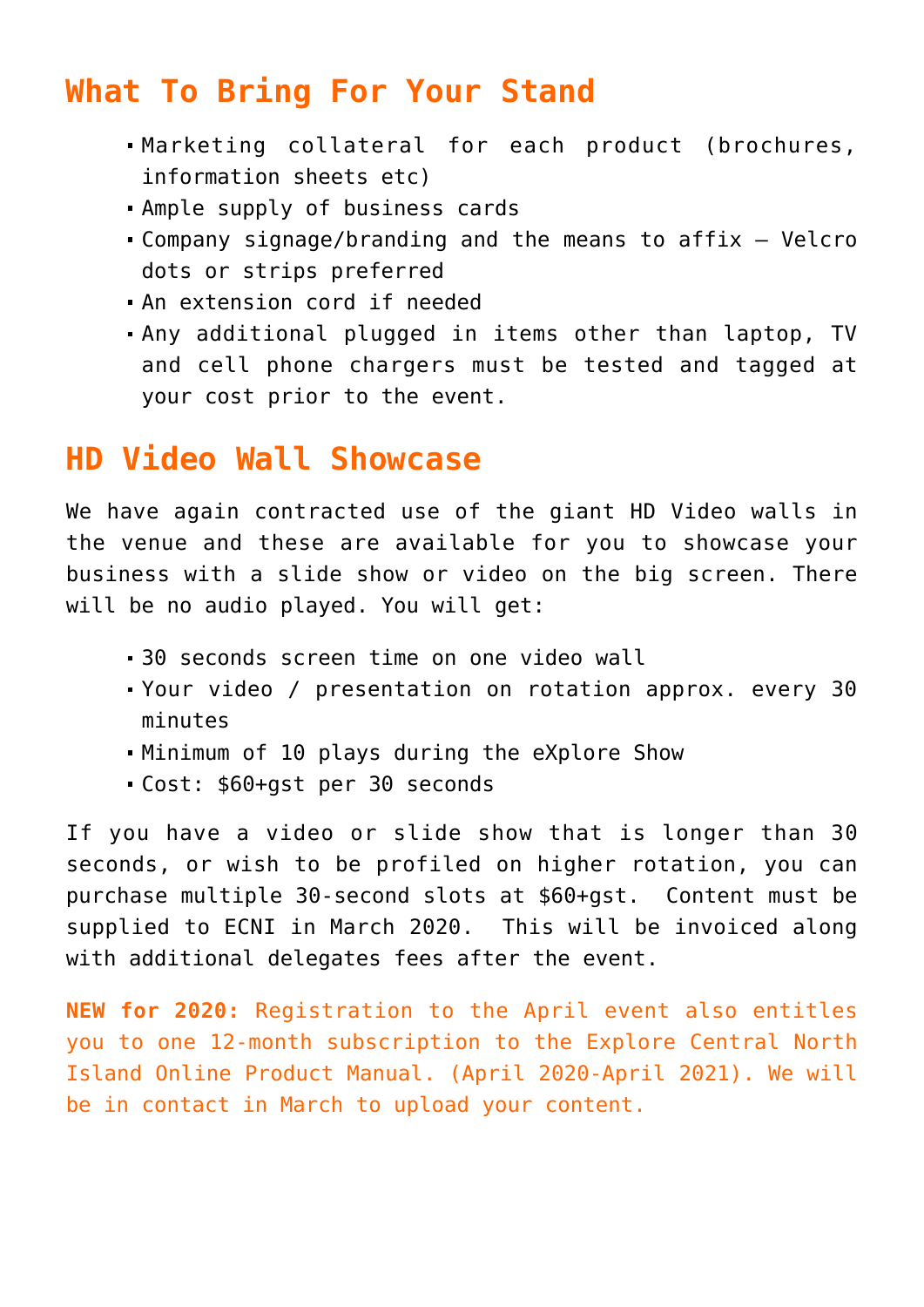#### **Event Cost and Cancellation**

The cost of exhibiting at eXplore Show 2020 is \$950+gst.

You will be invoiced **BY YOUR RTO** in late February for 20<sup>th</sup> March Payment. Your RTO will also invoice you for any regional theming costs which they will confirm with you as a registered exhibitor.

Invoices for the Video Wall and additional delegates will be sent after the event from your RTO.

**Cancellation** by email to your RTO or ECNI prior to 20<sup>th</sup> March will not incur any fee.

Cancellation March  $20^{th}$  – April  $10^{th}$  2020 will incur a 50% cancellation fee of \$475+gst.

Cancellation  $11^{th}$  – 30<sup>th</sup> April 2020 will incur the full cost of exhibiting.

#### **What's Included in the Exhibitor Fee?**

- Morning tea and lunch with all-day Barista coffee and tea on show day, for up to 2 delegates.
- Design, printing and distribution of invitations, event promotion and programmes
- **.** Operator function on the evening of April the 29<sup>th</sup>, food and a beverage token will be supplied.
- Full buyer database post event.
- One 12-month subscription (April 2020-2021) for your business in the ECNI Online Product Manual.

#### **What's Not Included in the Exhibitor Fee?**

- Your transportation to Auckland
- Your accommodation in Auckland for the night before and possibly the night after the show
- Any meals outside of the show itself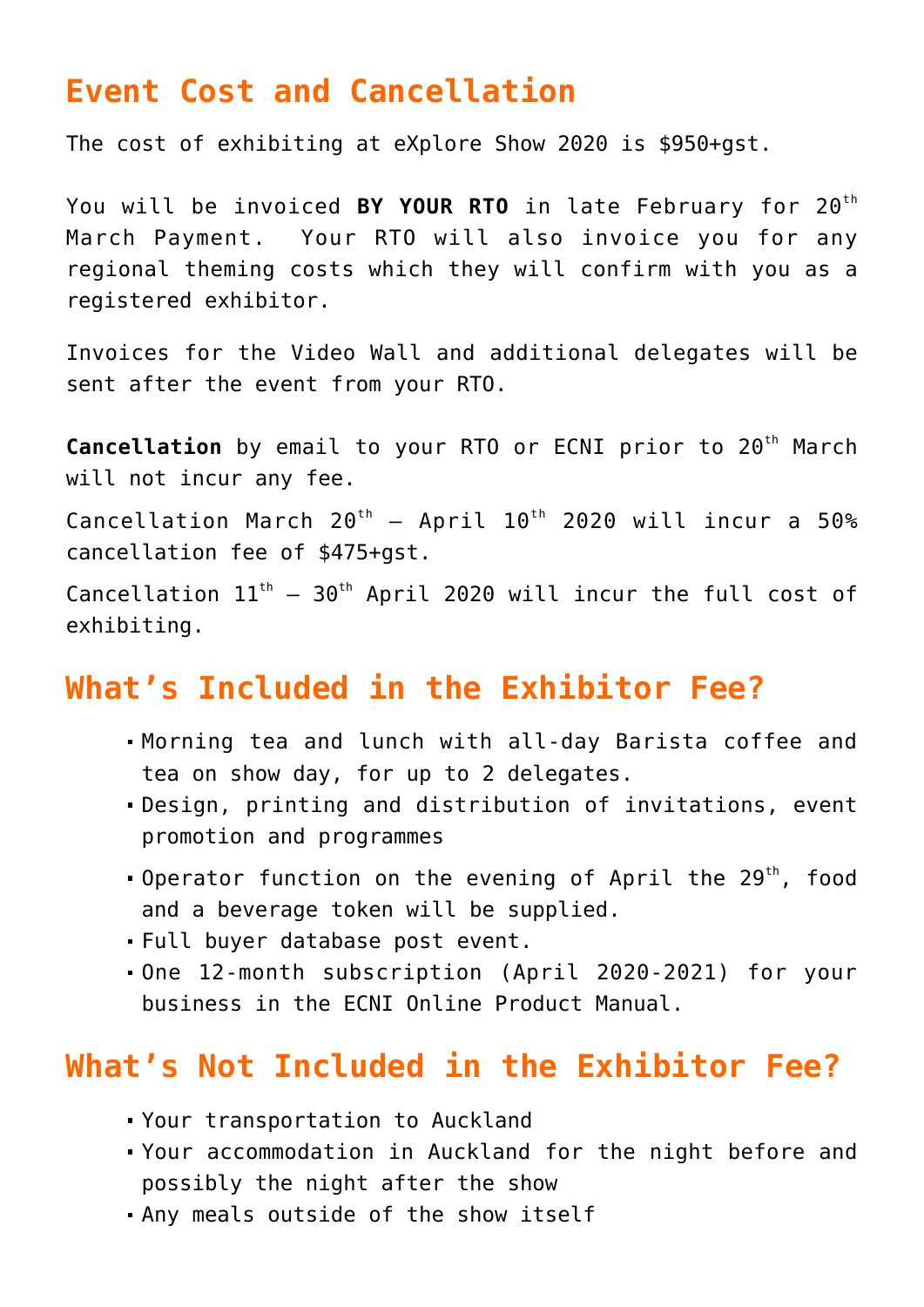- Your booth display and collateral
- Any regional theming costs as outlined by your RTO
- Additional Delegates (over 2)
- Video Wall Showcase costs

# **How Do You Register?**

Please complete the online form by clicking on the [Registration link](https://www.explorecentralnorthislandnz.com/explore-show-2020-exhibitor-rego/) below. It will take you only one minute!



Exhibitor Registrations close **31 January 2020.**

*Reminder: We expect to be full for 2020 with a cap at 113 exhibitor stands. We will operate a waiting list, but registration is on a first-in basis so don't miss out!*

#### **IMPORTANT NOTE:**

By registering for the eXplore Show 2020, you acknowledge:

- 1. I have read the Exhibitor Prospectus and understand the inclusions and cancellation policies
- 2. My RTO will invoice me \$950+gst exhibitor fee **plus** any additional regional theming costs (as indicated by your RTO) for payment due 20th March 2020.
- 3. As a seller, my contact details will be shared with the buyers and sellers attending the event
- 4. I have the appropriate registrations required under